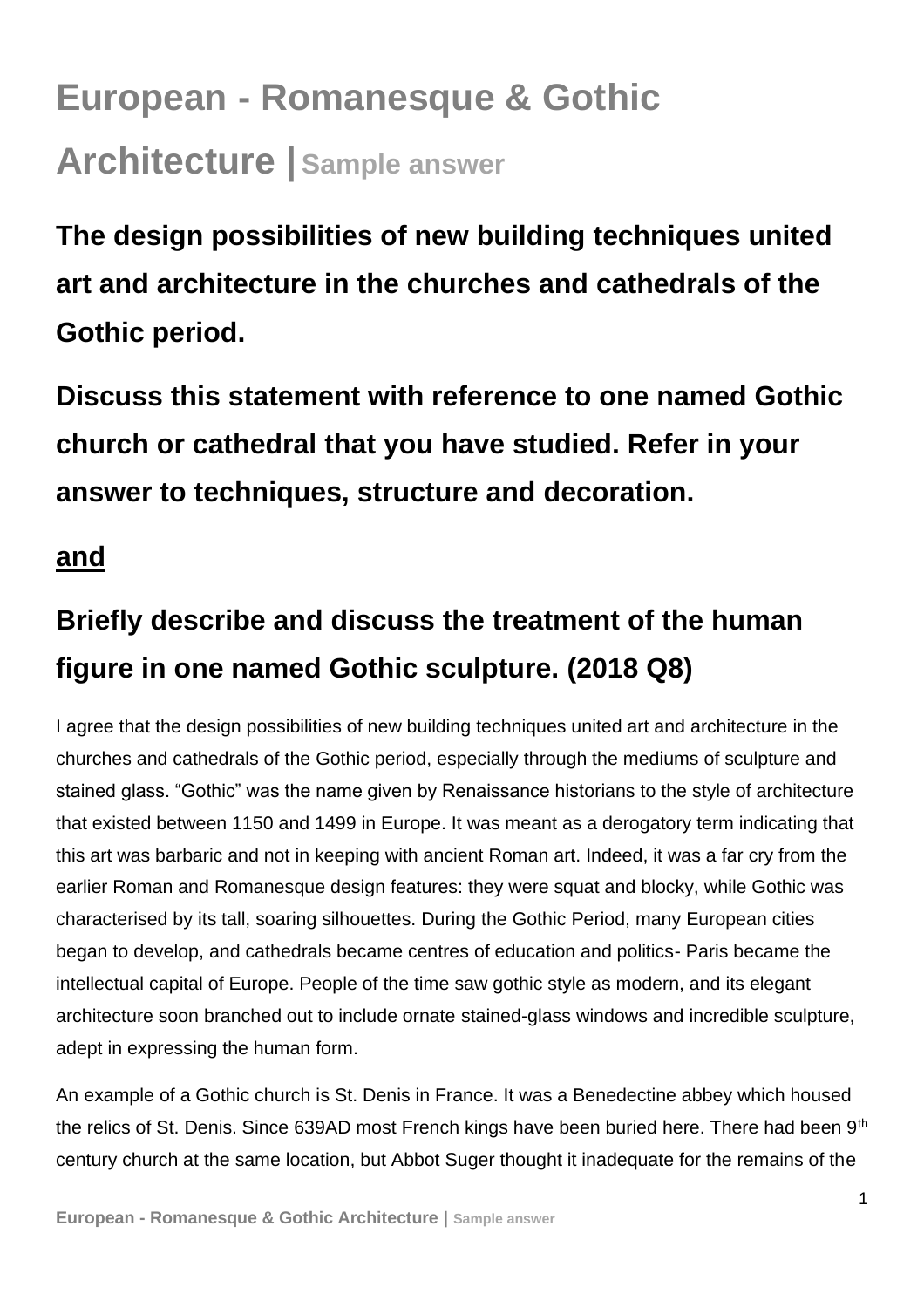royal family (largely due to the growing power of monarchy at the time). Abbot Suger was responsible for remodelling this 9<sup>th</sup> Century church in 1144. He wanted it to be a spiritual centre. Though it has elements from multiple phases of the Gothic period, St. Denis is largely considered to be a part of the Early/ Archaic Phase- characterised by buildings still being fairly blocky, as in Romanesque, but with Gothic features like windows.

The floor plan of St Denis is a fairly typical cruciform plan: the nave runs from the entrance portal to the centre of the church; the transept runs north-south perpendicular to the nave; the crossing is the space where the transept meets the nave; the choir and apse make up the main alter area; the ambulatory is an arcaded area for pilgrims to walk around the apse; and side aisles are separated from the central nave by a row of arches (arcade) supported by rectangular piers.

Ribbed groin vaults and pointed arches create open, massive interior. A rib is a slender, moulded masonry arch that projects from a surface (in this case, the walls). The ribs form the framework for vaulting. Diagonal ribs form X of groin vault. Transverse rib crosses nave or aisle at 90-degree angle. Overall, there is definitely a sense of pull toward the vertical, with an emphasis on geometry, light and harmony. Suger ingeniously opened up the radiating chapel system for more harmony and light. What were once separate radiating chapels were integrated into one open flowing space, and this integration can be found throughout the interior.

Suger reduced the mass of the supporting column and arch system by moving support to the exterior by making walls lighter and directing thrust of arches outward through to buttresses. The interior columns line up to exterior buttresses. This created a lighter structure, with thinner, stronger walls, which allowed him to create large clerestory windows. These large stained glass windows allowed mystical light to enter the church. Suger had his own ideas about the spiritual nature of light: he believed light that came through stained glass was "the light Divine"- the essence of God. He was influenced by 5<sup>th</sup> C St. Dionysus writings on mystical the properties of light (though he thought the writings were by Saint Denis!). The ornate glasswork actually went a bit against other theological ideas of the time (e.g. getting rid of all decoration in devotion for God). Stained glass changes colour of light, which absolutely gives the idea of the spiritual world. Suger thought that this allowed the soul to come into the presence of god. St. Denis has a big circular rose window. Stained glass windows were created with coloured glass cut into pieces to form pictorial shape, and details like faces were painted on afterward. These bits were pieced together and held in place with strips of lead. Horizontal bars give support.

Gothic sculpture continued on from Romanesque. In the beginning it was visually and physically dependant on the church building itself, but by the end of Gothic Period, sculpture became free